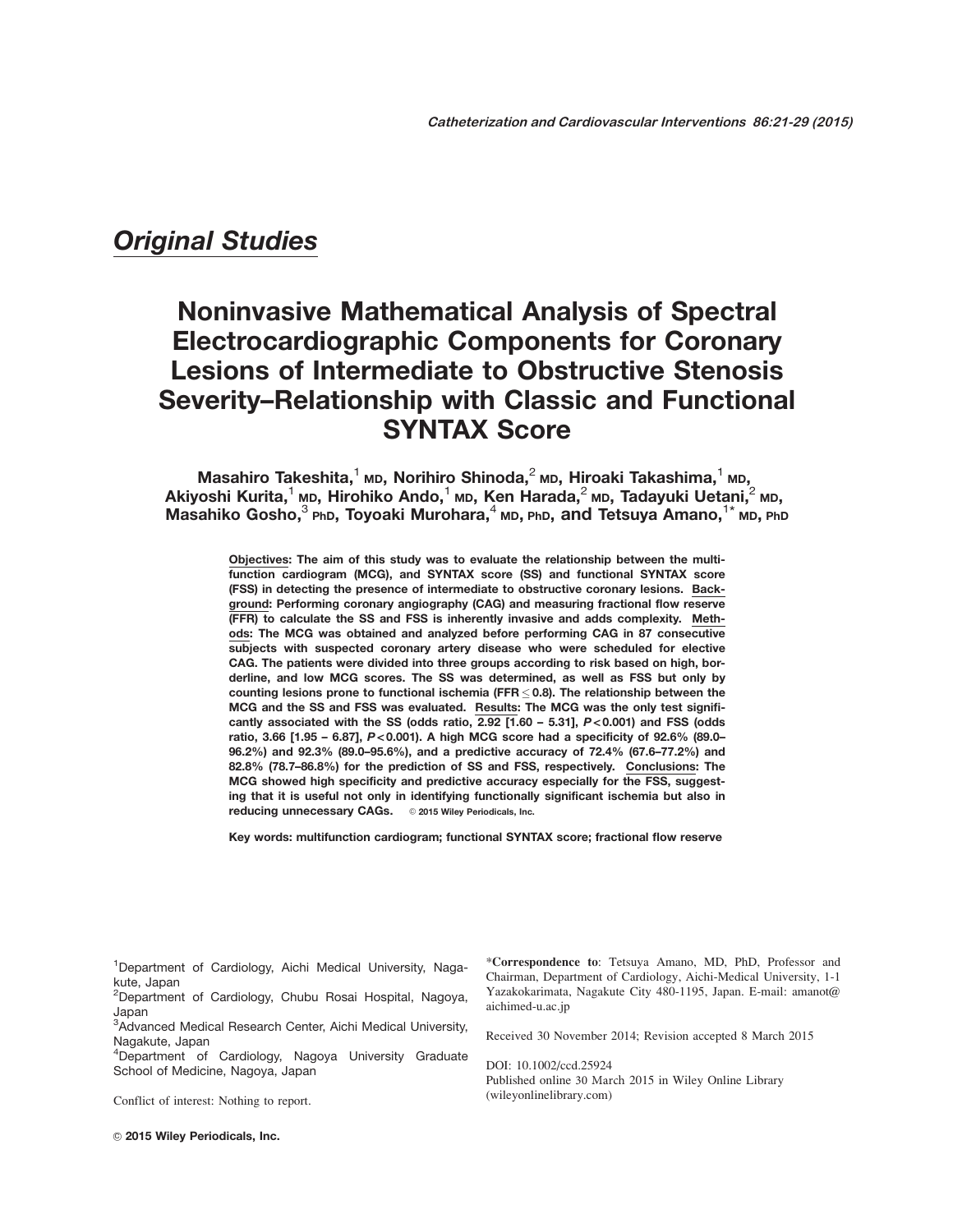#### 2 Takeshita et al.

## INTRODUCTION

The synergy between percutaneous coronary intervention with taxus and cardiac surgery (SYNTAX) score (SS) is an anatomic scoring system based the coronary angiographic (CAG) findings, which not only quantifies lesion complexity but also predicts adverse events after percutaneous coronary intervention (PCI) [1–4]. The potential benefit of revascularization depends on the presence of myocardial ischemia; therefore, careful identification of ischemia-inducing stenosis allows for a greater benefit from revascularization [5–10]. Hence, a recent study demonstrated the superiority of a functional SS (FSS), a fractional flow reserve (FFR)-guided SS, to a classic SS regarding the predictive value of clinical outcome in patients with multivessel coronary artery disease (CAD) who underwent PCI [11]. However, these scores have several inherent limitations because they are obtained using invasive modalities such as CAG and FFR.

The multifunction cardiogram (MCG) is a new computer-enhanced, multiphase, resting electrocardiographic (ECG) analysis device that improves the quality of noninvasive tests. It has been used to determine the optimal decision-making algorithm for the evaluation of suspected obstructive CAD [12–14]. Recently, we reported the association between noninvasive MCG and classic coronary lesion scores [15]. However, the prognostic impact of the reference for ischemia in our previous study has not been established in contrast with SS and FSS.

The aim of this study, therefore, was to evaluate the accuracy of the MCG in relation to the SS and FSS in a relatively high-risk population who were scheduled for elective CAG, taking into account standard ECG and Framingham risk scores (FRSs).

# **METHODS**

## Patients and Study Design

This prospective study was designed to evaluate the accuracy of the MCG in diagnosing CAD patients with relevant ischemia as defined by classic SS and FSS reference standards. Our target population consisted of 103 consecutive subjects with or without known CAD who were scheduled for elective CAG between October 2012 and December 2013. Thirteen patients with no significant coronary lesion  $(<50\%)$  in any of the three coronary trees on CAG and 3 patients with poorquality MCG results were excluded, leaving 87 patients for the evaluation. This study was approved by the institutional review board at Chubu Rosai Hospital; all the patients provided written informed consent, and the study complied with the principles of the Declaration Catheterization and Cardiovascular Interventions DOI 10.1002/ccd.

of Helsinki. (Clinical Trial Registration–UMIN ID: 000009992).

## Multifunctional Cardiogram

The MCG test was performed and analyzed before performing CAG. The angiographers were blinded to the test results. The MCG (Toray Medical) and associated computer with the MCG version 2.1.1 software (Premier Heart Japan) were used. An ECG was performed with leads II and V5 for 82 sec, and 3–5 tests were performed at each session. Only those tests with a marginal or better quality trace, which was checked automatically by the system, were sent for analysis to the PH LLC data center via the Internet. The MCG device and database used were previously described [16]. In brief, the database against which the incoming MCG data were compared originated from data-gathering trials conducted from 1978 to 2000 in more than 30 institutions in Europe, Asia, and North America, among  $\sim$ 100,000 individuals of varying ages and degrees of coronary disease. The MCG reports also indicate the level of myocardial damage and severity integrated into a score; other information such as coronary damage, area of damage, and myocardial pathological and pathophysiological conditions are included in the report. An MCG score of 4 was used as the cutoff score in most published clinical trials [12,17]. In this study, we used the cut-off score of 4 but investigated the scoring method further. The patients were divided into three groups as follows: high MCG score, minimum MCG score of  $\geq 4.0$  per session among the  $3-5$  tests; borderline MCG score,  $4.0>$  all scores  $\geq 3.0$ ; low MCG score, maximum score of  $< 3.0$ per session among the 3–5 tests.

## CAG and Measurements of SS and FSS

Before performing CAG, an intracoronary injection of 0.5 mg isosorbide dinitrate was administered to prevent coronary spasms. Cineangiograms were analyzed by an independent angiographer who was blinded to the MCG test results. The SS and FSS for each patient was calculated by 2 independent interventional cardiologists (M.T. and N.S.) to assess interobserver variability. The lesion selected for this calculation were those producing  $\geq 50\%$  diameter stenosis in vessels  $\geq 1.5$  mm according to visual estimation from the baseline diagnostic CAG and scored separately using the SS score algorithm from its website. FSS was calculated by separately adding the individual scores of lesions with an actual FFR value  $\leq 0.80$  and ignoring lesions with FFR values >0.80 [11]. FFR was calculated as previously described [5,9,10]. In brief, equalization was performed with the guide wire sensor positioned at the guiding catheter tip. The 0.014-in pressure guide wire (St. Jude

Published on behalf of The Society for Cardiovascular Angiography and Interventions (SCAI).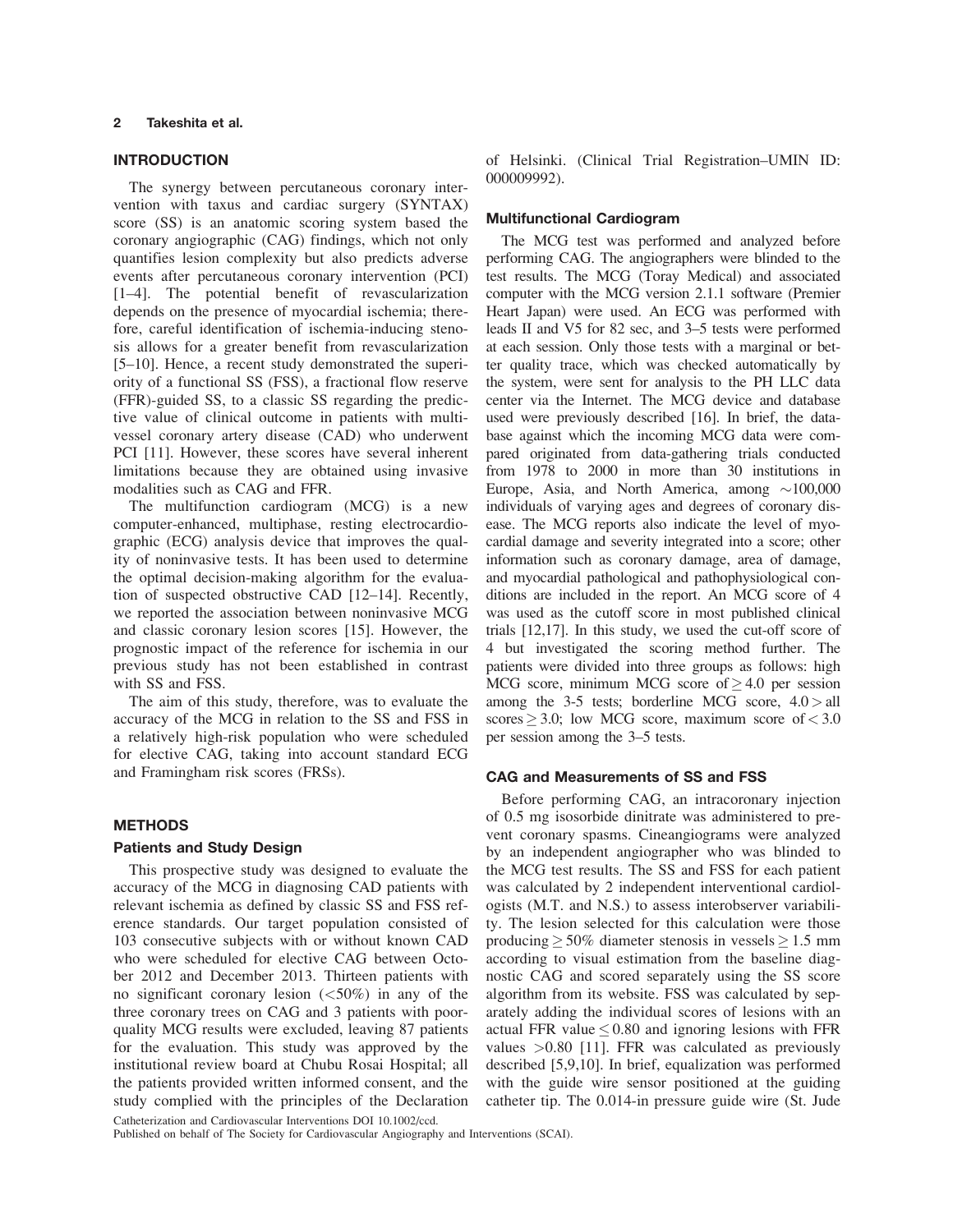|                               |                                 |                    | MCG level           |                    |                          |
|-------------------------------|---------------------------------|--------------------|---------------------|--------------------|--------------------------|
| Variable                      |                                 | Low $n = 30$       | Borderline $n = 40$ | High $n = 17$      | $P$ value                |
| Clinical                      |                                 |                    |                     |                    |                          |
| Age (years)                   |                                 | $65.8\pm10.3$      | $70.7 \pm 9.0$      | $74.3 \pm 5.9$     | 0.008                    |
| Male sex                      |                                 | 22(73)             | 24(60)              | 14 (82)            | 0.22                     |
| Diabetes                      |                                 | 18(60)             | 14(35)              | 6(35)              | 0.090                    |
| Hypertension                  |                                 | 26(87)             | 30(75)              | 15 (88)            | 0.42                     |
|                               | Systolic blood pressure (mm Hg) | $133 \pm 15$       | $130 \pm 14$        | $137 \pm 15$       | 0.28                     |
| Dyslipidemia                  |                                 | 26(87)             | 32 (80)             | 12(71)             | 0.38                     |
| Total-cholesterol (mg/dL)     |                                 | $185 \pm 36$       | $189 \pm 32$        | $187 \pm 33$       | 0.91                     |
| HDL-cholesterol (mg/dL)       |                                 | $54 \pm 16$        | $54 \pm 13$         |                    | 0.31                     |
| Chronic kidney disease        |                                 |                    |                     |                    |                          |
| $\boldsymbol{0}$              |                                 | 0(0)               | 2(5)                | 0(0)               | 0.86                     |
| $\mathbf{1}$                  |                                 | 2(7)               | 3(8)                | 2(12)              |                          |
| $\overline{c}$                |                                 | 20(67)             | 25(63)              | 9(53)              |                          |
| 3                             |                                 | 8(27)              | 10(25)              | 6(35)              |                          |
| Smoking                       |                                 | 9(30)              | 8(20)               | 3(18)              | 0.60                     |
| CCS class                     |                                 |                    |                     |                    |                          |
| $\overline{0}$                |                                 | 12(40)             | 10(25)              | 6(35)              | 0.38                     |
| $\mathbf{1}$                  |                                 | 10(33)             | 13(33)              | 2(12)              |                          |
| $\overline{c}$                |                                 | 5(17)              | 11 (28)<br>7(41)    |                    |                          |
| 3                             |                                 | 3(10)              | 6(15)               | 2(12)              |                          |
| Ejection fraction $(\%)$      |                                 | $71.4 \pm 6.1$     | $70.5 \pm 8.2$      | $71.5 \pm 6.6$     | 0.84                     |
| Left ventricular hypertrophy  |                                 | 7(23)              | 7(19)               | 9(53)              | 0.034                    |
| $BNP$ ( $pg/mL$ )             |                                 | 23.4 [17.4-37.3]   | 25.2 [14.8-39.4]    | 48.4 [20.4-66.8]   | 0.25                     |
| hs-CRP $(mg/dL)$              |                                 | $0.12$ [0.06-0.34] | $0.13$ [0.04-0.45]  | $0.11$ [0.06-0.29] | 0.97                     |
| Calcium channel blocker       |                                 | 11(37)             | 21(53)              | 6(35)              | 0.31                     |
| Beta blocker                  |                                 | 7(23)              | 7(18)               | 4(24)              | 0.78                     |
| <b>ACEI/ARB</b>               |                                 | 22(73)             | 16(40)<br>6(35)     |                    | 0.009                    |
| Statin                        |                                 | 26 (87)            | 34 (85)             | 11 (65)            | 0.19                     |
| Angiography                   |                                 |                    |                     |                    |                          |
| Indicated lesions per patient |                                 | $2.2 \pm 1.3$      | $1.9 \pm 1.2$       | $3.1 \pm 1.2$      | 0.006                    |
| $50-75\%$ narrowing           |                                 | 33(43)             | 33(43)              | 11(14)             | 0.60                     |
| 75–90% narrowing              |                                 | 24(33)             | 26(36)              | 23(32)             | 0.23                     |
| 90-99% narrowing              |                                 | 8(22)              | 15(42)              | 13 (36)            | 0.054                    |
| Total occlusion               |                                 | 0(0)               | 0(0)                | 5(100)             | 0.001                    |
| Proximal LAD lesion           |                                 | 7(21)              | 17(52)              | 9(27)              | 0.090                    |
| Diagnosis test                |                                 |                    |                     |                    |                          |
| <b>ECG</b>                    | Negative                        | 24(80)             | 35 (88)             | 11 (65)            | 0.14                     |
|                               | Positive                        | 6(20)              | 5(13)               | 6(35)              |                          |
| <b>FRS</b>                    | Low                             | 1(3)               | 2(5)                | 0(0)               | 0.040                    |
|                               | Intermediate                    | 9(30)              | 19 (48)             | 2(12)              |                          |
|                               | High                            | 20(67)             | 19 (48)             | 15 (88)            |                          |
| SS                            | Low $(< 6)$                     | 12(40)             | 10(25)              | 2(12)              | 0.005                    |
|                               | Medium $(7-12)$                 | 12(40)             | 16(40)              | 2(12)              |                          |
|                               | High $(>13)$                    | 6(20)              | 14(35)              | 13 (76)            |                          |
| <b>FSS</b>                    | Low $(< 6)$                     | 20(67)             | 20(50)              | 3(18)              | < 0.001                  |
|                               | Medium $(7-12)$                 | 7(23)              | 13(33)              | 2(12)              |                          |
|                               | High $(>13)$                    | 3(10)              | 7(18)               | 12(71)             | $\overline{\phantom{m}}$ |

## TABLE I. Baseline Clinical and Angiographic Data

Values are mean  $\pm$  SD or median [interquartile] or number (percentage of total).

The P values were obtained from the analysis of variance, Kruskal-Wallis test, or Fisher exact test.

HDL: high-density lipoprotein; CCS: Canadian cardiovascular society; BNP: brain natriuretic peptide; hs-CRP: high sensitivity C-reactive protein; ACEI: angiotensin-converting enzyme inhibitors; ARB: angiotensin II type 1 receptor antagonists; LAD: left anterior descending; ECG: electrocardiogram; FRS: Framingham risk score.

Medical, Minneapolis, MN) was then advanced distally to the stenosis, and FFR was measured at maximal hyperemia induced by intravenous adenosine triphosphate administered at  $150 \mu g/kg/min$  through a central or forearm vein. It was then calculated as the mean distal coronary pressure divided by the mean aortic pressure during maximal hyperemia. Functional significance was defined as FFR values  $\leq$  0.80. FFR measurements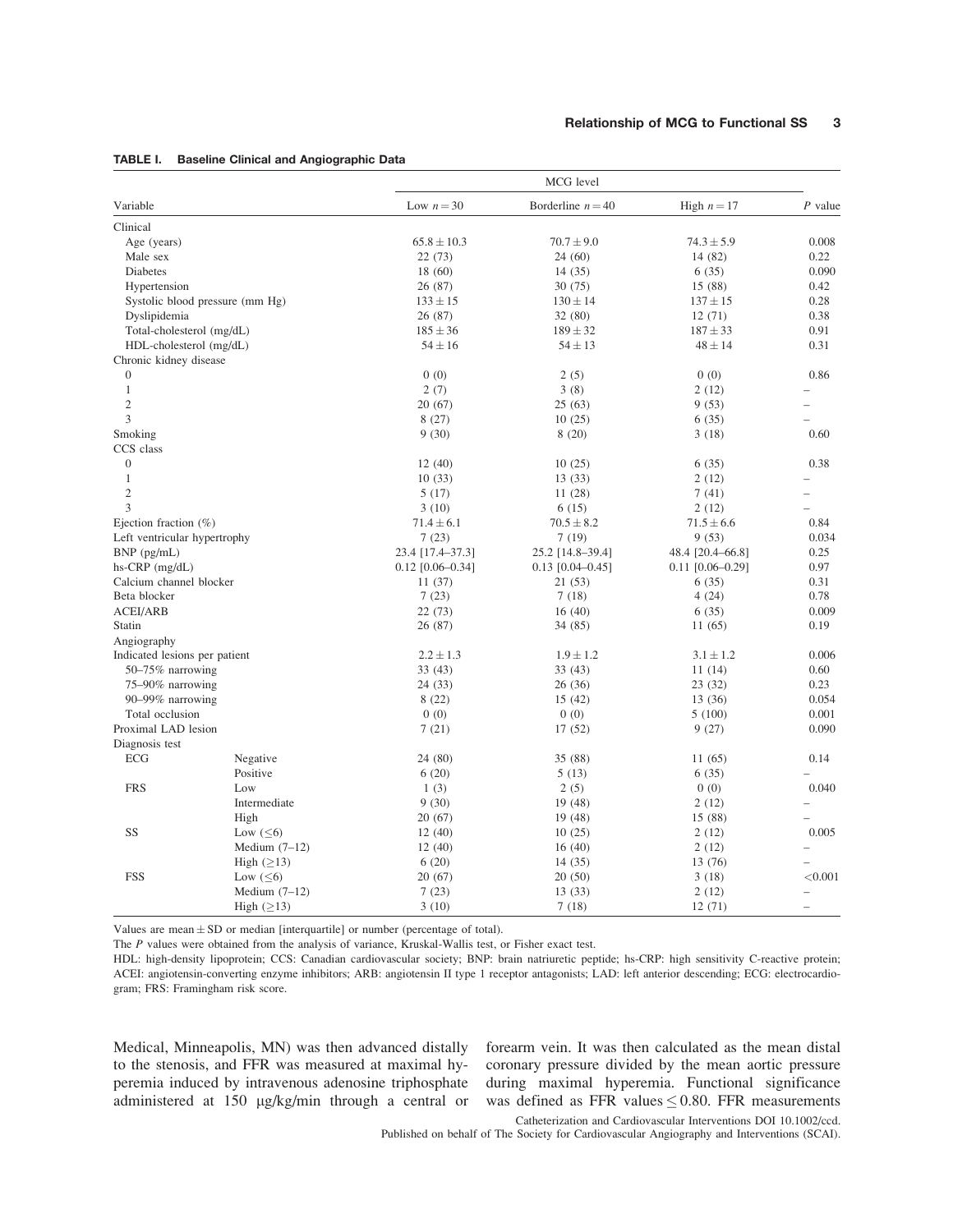#### 4 Takeshita et al.





Fig. 1. The SS and FSS according to increasing risks based on the MCG scores. The SS in A and FSS in B were significantly associated with an increasing risk of the MCG score (ANOVA,  $P = 0.001$  and ANOVA,  $P < 0.001$ ). The SS and FSS for the individual low, borderline, and high MCG scores were

were deferred when vessels had obvious severe lesions  $(>99\%)$  with a delayed coronary flow or had no significant stenosis  $(<50\%)$  as observed on CAG.

### Definition of Clinical Characteristics

Diabetes mellitus was defined as the patient was taking any antihyperglycemic medication or had previously been diagnosed with diabetes mellitus. Hypertensive patients were those with documented blood pressure >140/ 90 mm Hg on two or more occasions, or who were already on antihypertensive therapy. A positive smoking status was defined as the patient currently smoking or had quit less than a year before entering the study. Chronic kidney disease stages were defined according to estimated glomerular filtration rate levels [18].

### STATISTICAL ANALYSES

On clinical, angiographic, and diagnostic characteristics, variables were stratified according to SS tertiles, and three groups of FSS were divided by the same cutoff score based on SS tertiles. Categorical data were summarized as frequency  $(\%)$  and continuous data were expressed as mean and standard deviation, or median and interquartile range as appropriate. The reproducibility of SYNTAX scoring was evaluated by calculating interobserver reliability using intraclass correlation. For evaluating the relationship between the ischemia level and three tests as predictors, the odds Catheterization and Cardiovascular Interventions DOI 10.1002/ccd.

 $8.8 \pm 6.1$  and  $5.1 \pm 6.0$ ,  $10.9 \pm 7.0$ , and  $7.0 \pm 7.9$ , and  $17.2 \pm 9.7$ and  $15.4 \pm 10.0$ , respectively. SS: SYNTAX score; FSS: functional SYNTAX score; MCG: multifunction cardiogram; ANOVA: analysis of variance.

ratio (OR) was calculated by applying a cumulative logit regression model on each of the three tests. We also conducted a logistic regression analysis to estimate the OR for the need for revascularization. The Akaike Information Criterion was used to compare the goodness of fit between the three models [19,20]. Dichotomized data were used to calculate the accuracy, sensitivity, specificity, and positive (PPV) and negative predictive values (NPV), with their 95% confidential intervals (CIs). Agreement between the SS and FSS, and the three tests was evaluated by using Cohen's kappa coefficient. Sensitivity was calculated by dividing the number of patients with positive test results and high SS and FSS (considered as a true positive) by the total number of patients with high SS and FSS. Specificity was calculated by dividing the number of patients with a negative test results and patients with low to intermediate SS and FSS (considered as a true negative) by the total number of patients with low to intermediate SS and FSS. We constructed receiver operating curve (ROC) plots to determine the best cutoff MCG scores for the prediction of high SS and FSS. Three MCG score groups (low, borderline, and high) were evaluated using analysis of variance (ANOVA), and Fisher least significant difference test for multiple comparisons to determine their associations with the SS and FSS. A  $P < 0.05$  was considered statistically significant. All statistical analyses were performed using the SAS 9.3 software (SAS institute, Cary).

Published on behalf of The Society for Cardiovascular Angiography and Interventions (SCAI).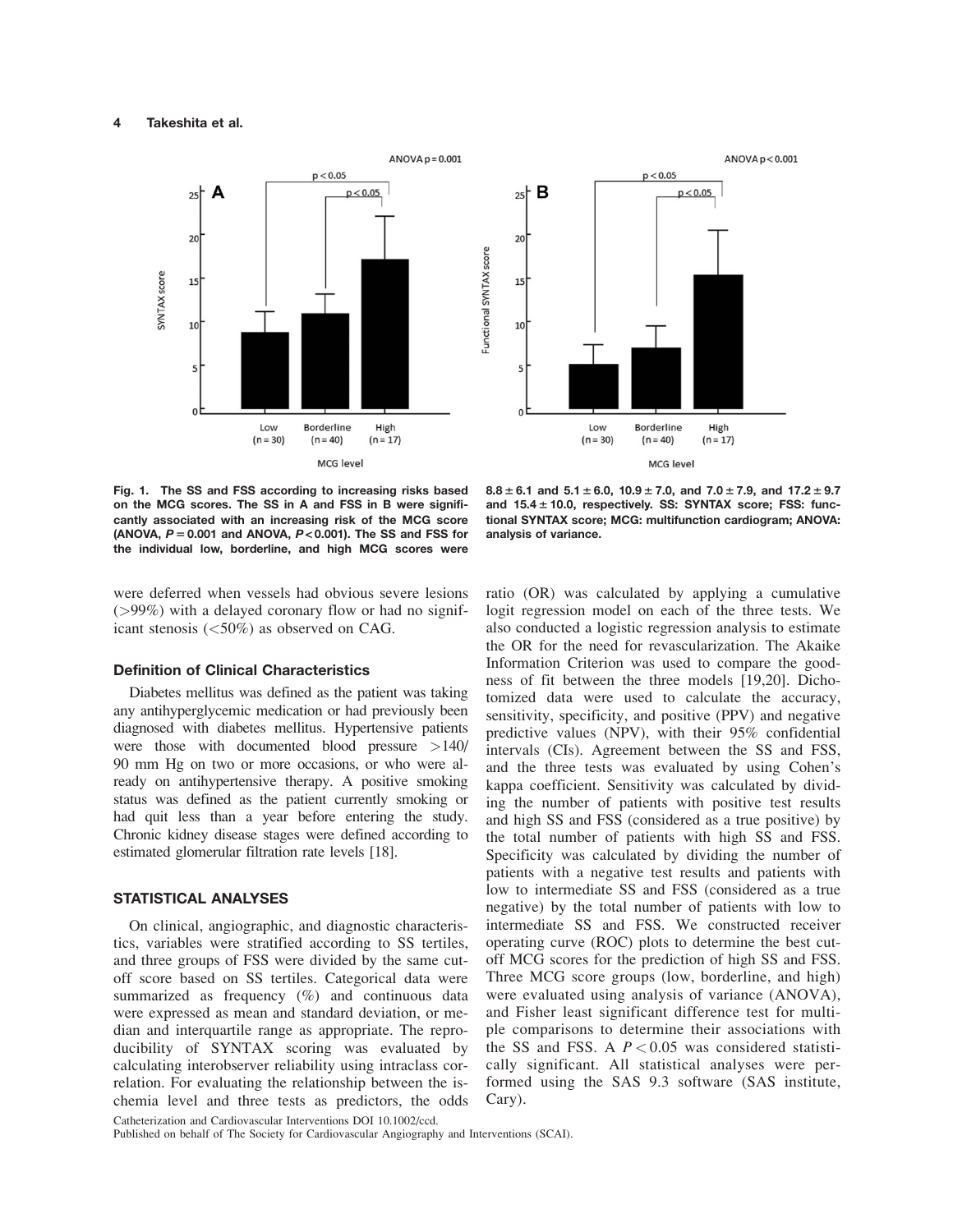TABLE II. Cumulative Logit Model Analysis of the Results of the Three Tests for the Prediction of SS and FSS

|      | Classic SS                                                            |  |  | <b>Functional SS</b> |             |       |
|------|-----------------------------------------------------------------------|--|--|----------------------|-------------|-------|
| Test | OR $(95\%CI)$ P value AIC                                             |  |  | OR                   | P value AIC |       |
|      | MCG 2.92 $(1.60-5.31)$ < 0.001 182.5 3.66 $(1.95-6.87)$ < 0.001 169.9 |  |  |                      |             |       |
|      | ECG $1.58(0.59-4.26)$ $0.37$ $194.9$ $1.60(0.60-4.28)$ $0.35$         |  |  |                      |             | 186.8 |
|      | FRS 1.16 (0.58–2.32) 0.68 195.5 1.09 (0.54–2.22) 0.81 187.5           |  |  |                      |             |       |

SS: SYNTAX score; FSS: functional SYNTAX score; OR: odds ratio; AIC: Akaike information criterion; MCG: multifunction cardiogram; ECG: electrocardiogram; FRS: Framingham risk score.

# RESULTS

#### Baseline Characteristics

Table I outlines the baseline clinical characteristics of all the 87 patients with low  $(n = 30)$ , borderline  $(n = 40)$ , and high MCG scores  $(n = 17)$ . Patients with high MCG scores were significantly older and had a high prevalence of left ventricular hypertrophy. Based on CAG findings, 191 lesions were selected for the calculation of SS. The indicated lesions per patient in the low, borderline, and high MCG score groups were  $2.2 \pm 1.3$ ,  $1.9 \pm 1.2$ , and  $3.1 \pm 1.2$ , respectively ( $P = 0.006$ ). The high MCG scores were significantly associated with the increasing severity of diameter stenosis.

## Reproducibility of the SYNTAX Score (SS)

The mean values of the SS calculated by 2 cardiologists were  $11.4 \pm 7.9$  and  $11.8 \pm 8.4$ , whereas those of FSS were  $7.8 \pm 8.7$  and  $7.5 \pm 8.4$ , respectively. An interobserver reliability of classic SS using the intraclass correlation analysis was 0.749, 95% CI: 0.412 to 0.875, and that of FSS was 0823, 95% CI: 0.434 to 0.922.

## Association between Various Tests and SS and FSS

Figure 1 shows the association between the three MCG score groups and the SSs and FSSs. The SSs and the FSSs in the low, borderline, and high MCG score groups were  $8.8 \pm 6.1$  and  $5.1 \pm 6.0$ ,  $10.9 \pm 7.0$ , and 7.0  $\pm$  7.9, and 17.2  $\pm$  9.7 and 15.4  $\pm$  10.0, respectively. The high MCG score was related to the increasing SSs (ANOVA,  $P = 0.001$ ) and FSSs (ANOVA,  $P < 0.001$ ). Table II shows the cumulative logit model analysis of the results of three tests for the prediction of SS and FSS. The MCG was the only test significantly associated with SS (OR, 2.92 [1.60–5.31],  $P < 0.001$ ) and FSS (OR, 3.66 [1.95–6.87], P < 0.001).

## Predictive Values of MCG, ECG, and FRS for SS and FSS

Table III shows the values predictive of high SS and FSS that were measured using the MCG (high vs. borderline/low), ECG (positive vs. negative), and FRS (high vs. intermediate/low). The high MCG scores ( $\geq$ 4.0) had specificity rates of 92.6% (89.0–96.2%) and



Fig. 2. ROC analyses of the MCG scores for the prediction of high SS and FSS. The area under the ROC curve of the MCG scores for the prediction of high SS  $(> 13)$  in A and high FSS (> 13) in B were 0.69 (0.58–0.77) and 0.76 (0.65–0.84), respectively. The optimal cutoff value identified though the ROC analysis was 4.4 and 4.8, respectively, which produced a sensitivity of 48.5 and 59.1%, and a specificity of 85.2 and 89.2%, respectively. ROC: receiver operating curve; MCG: multifunction cardiogram; SS: SYNTAX score; FSS: functional SYNTAX score.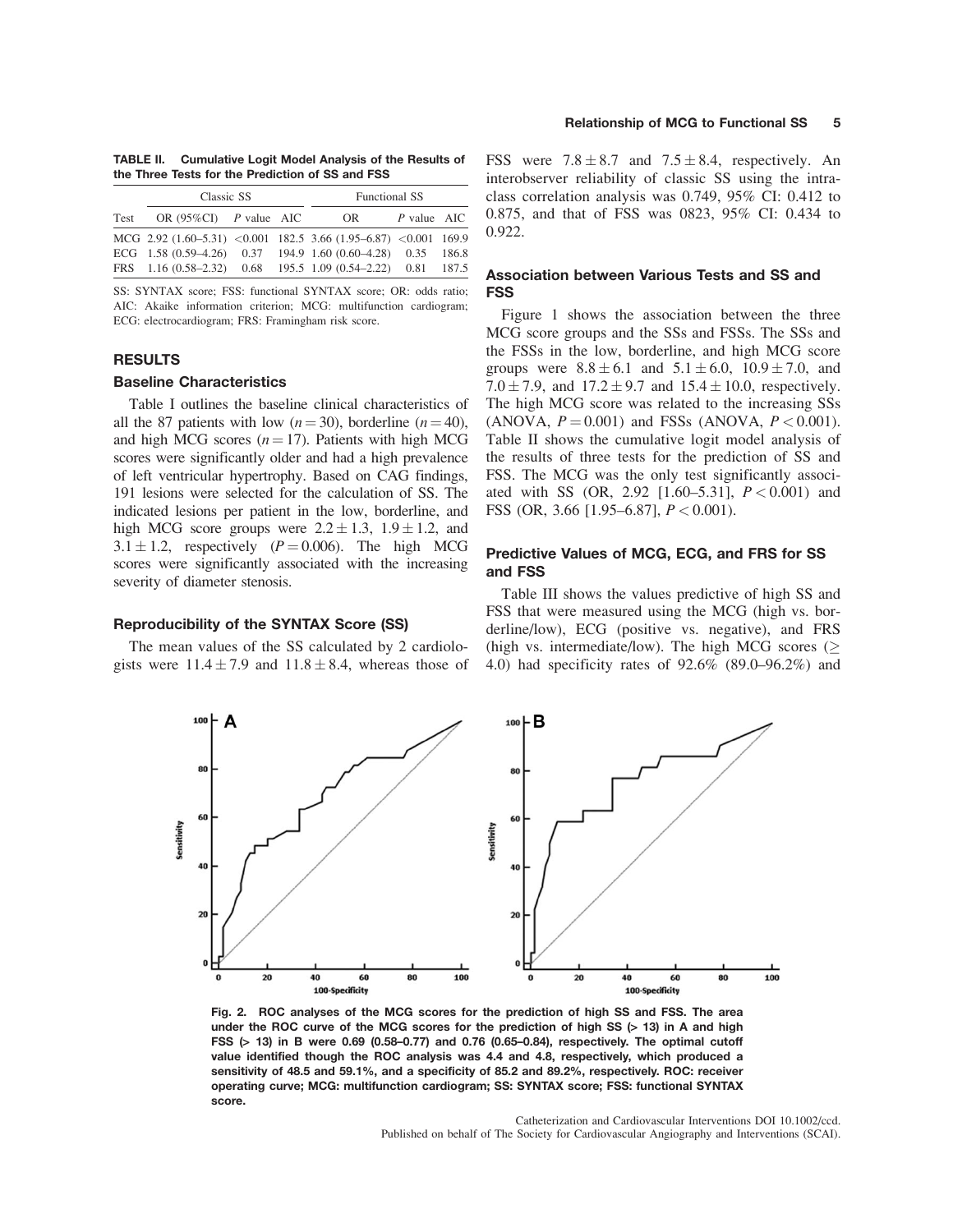

Fig. 3. Representative images of CAG from the patient who showed no resting ECG abnormality with functional ischemia in A and without functional ischemia in B. The resting ECG of both patient A and patient B showed no abnormality. The average MCG score of patient A was 5.0 and the multivessel disease was found on CAG. The SS and FSS of patient A were

26 and 19, respectively. The average MCG score of patient B was 0.0, and no significant stenosis was found on CAG. The SS and FSS of patient B were 15 and 0, respectively. CAG: coronary angiography; ECG: electrocardiography, MCG: multifunction cardiogram; SS: SYNTAX score; FSS: functional SYN-TAX score.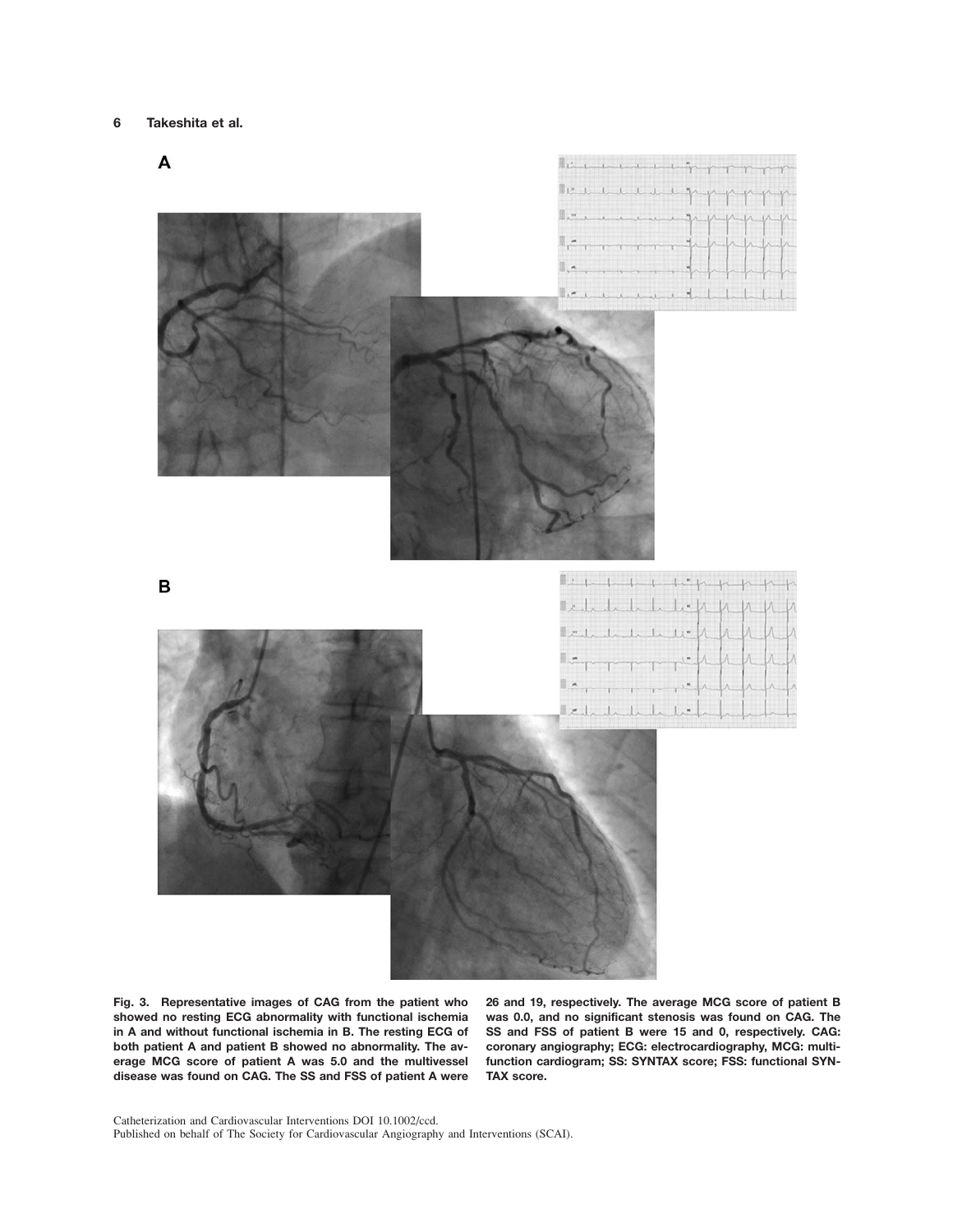|                         | Kappa coefficient |           |                 |                 |                 |                 |                 |
|-------------------------|-------------------|-----------|-----------------|-----------------|-----------------|-----------------|-----------------|
| Test                    | $(95\%CI)$        | $P$ value | Accuracy        | Sensitivity     | Specificity     | <b>PPV</b>      | <b>NPV</b>      |
| Classic SYNTAX score    |                   |           |                 |                 |                 |                 |                 |
| <b>MCG</b>              | 0.35              |           | 72.4            | 39.4            | 92.6            | 76.5            | 71.4            |
| (H vs. B/L)             | $(0.16 - 0.55)$   |           | $(67.6 - 77.2)$ | $(30.9 - 47.9)$ | $(89.0 - 96.2)$ | $(66.2 - 86.8)$ | $(66.0 - 76.8)$ |
| ECG                     | 0.14              | 0.14      | 63.2            | 27.3            | 85.2            | 52.9            | 65.7            |
| (P vs. N)               | $(-0.06 - 0.33)$  |           | $(58.0 - 68.4)$ | $(19.5 - 35.0)$ | $(80.4 - 90.0)$ | $(40.8 - 65.0)$ | $(60.0 - 71.4)$ |
| FRS                     | 0.02              | 0.002     | 48.3            | 63.6            | 38.9            | 38.9            | 63.6            |
| (H vs. I/L)             | $(-0.16 - 0.21)$  |           | $(42.9 - 53.6)$ | $(55.3 - 72.0)$ | $(32.3 - 45.5)$ | $(32.3 - 45.5)$ | $(55.3 - 72.0)$ |
| Functional SYNTAX score |                   |           |                 |                 |                 |                 |                 |
| MCG                     | 0.51              |           | 82.8            | 54.5            | 92.3            | 70.6            | 85.7            |
| (H vs. B/L)             | $(0.29 - 0.72)$   |           | $(78.7 - 86.8)$ | $(43.9 - 65.2)$ | $(89.0 - 95.6)$ | $(59.5 - 81.6)$ | $(81.5 - 89.9)$ |
| ECG.                    | 0.18              | 0.017     | 71.3            | 31.8            | 84.6            | 41.2            | 78.6            |
| (P vs. N)               | $(-0.05 - 0.41)$  |           | $(66.4 - 76.1)$ | $(21.9 - 41.7)$ | $(80.1 - 89.1)$ | $(29.2 - 53.1)$ | $(73.7 - 83.5)$ |
| <b>FRS</b>              | 0.01              | < 0.001   | 44.8            | 63.6            | 38.5            | 25.9            | 75.8            |
| (H vs. I/L)             | $(-0.14 - 0.17)$  |           | $(39.5 - 50.2)$ | $(53.4 - 73.9)$ | $(32.4 - 44.5)$ | $(20.0 - 31.9)$ | $(68.3 - 83.2)$ |

TABLE III. Predictive value of the SS and FSS measured using the MCG, ECG, and FRS

SS: SYNTAX score; FSS: functional SYNTAX score; OR: odds ratio; AIC: Akaike information criterion; MCG: multifunction cardiogram; ECG: electrocardiogram; FRS: Framingham risk score.

92.3% (89.0–95.6%), and relatively high NPVs of 71.4% (66.0–76.8%) and 85.7% (81.5–89.9%) for the prediction of high SS and FSS, respectively. The MCG showed a predictive accuracy of 72.4% (67.6–77.2%) for SS and 82.8% (78.7–86.8%) for FSS. The areas under the ROC curve (AUC) for the MCG scores in the prediction of high SS and FSS were 0.69 (0.58– 0.77) and 0.76 (0.65–0.84), and the optimal cutoff value identified though the ROC analysis was 4.4 and 4.8, with a sensitivity of 48.5 and 59.1%, respectively, and a specificity of 85.2 and 89.2%, respectively (Fig. 2). Figure 3 shows the representative images of CAG from the patient who showed no resting ECG abnormality with functional ischemia in A and without functional ischemia in B. The average MCG score of patient A was 5.0 and the multivessel disease was found on CAG. The SS and FSS of this patient were 26 and 19, respectively. The average MCG score of patient B was 0.0, and no significant stenosis was found on CAG. The SS and FSS of this patient were 15 and 0, respectively.

# **DISCUSSION**

The major findings in this study are that the MCG score was significantly associated with not only the SS but also the FSS in a relatively high-risk population with or without known CAD. Furthermore, the high MCG scores showed relatively high predictive accuracy for high FSS. These findings could have significant clinical implications on the improvement of noninvasive diagnosis tests in terms of the diagnosis of relevant ischemic heart disease.

Recently the SS, which is based on coronary anatomy and lesion characteristics, was introduced to quantify lesion complexity and to predict clinical outcomes after PCI in patients with multivessel CAD [1–4]. However, the potential benefit of revascularization depends on the presence of myocardial ischemia; therefore, careful identification of ischemia-inducing stenosis allows for a greater benefit from revascularization, especially in patients with stable angina pectoris [5–10]. In this regard, the FSS, which is the modified SS after counting only lesions prone to ischemia with  $FFR \leq 0.80$ , has been advocated regarding decision making in the choice of revascularization strategies [11]. Nevertheless, performing CAG and measuring FFR to calculate the SS and FSS is inherently invasive and adds complexity. Hence, in the clinical setting, many unnecessary CAGs are often performed, resulting in increased risks of safety and economic problems. Meanwhile, the MCG has been studied as an innovative computational electrophysiological signal analysis tool for the noninvasive diagnosis of relevant ischemia [12–15]. In the present study, we related the relatively high accuracy of the MCG to the FSS, therefore providing an alternative for contemporary noninvasive diagnostic modalities for the detection of relevant ischemia as a gatekeeper for CAG, especially in patients who are not able to perform exercise and have low kidney function.

In this study, the SSs and FSSs were significantly associated with an increasing from the low- and borderline-risk groups to the high-risk group based on MCG scores. This difference seemed to be greater for the FSS compared with the SS. In addition, the predictive accuracy of the MCG also tended to be higher for the FSS (82.8%) compared with the SS (72.4%). The information provided by the MCG indicates the level of myocardial damage and other information such as coronary damage, area of damage, and myocardial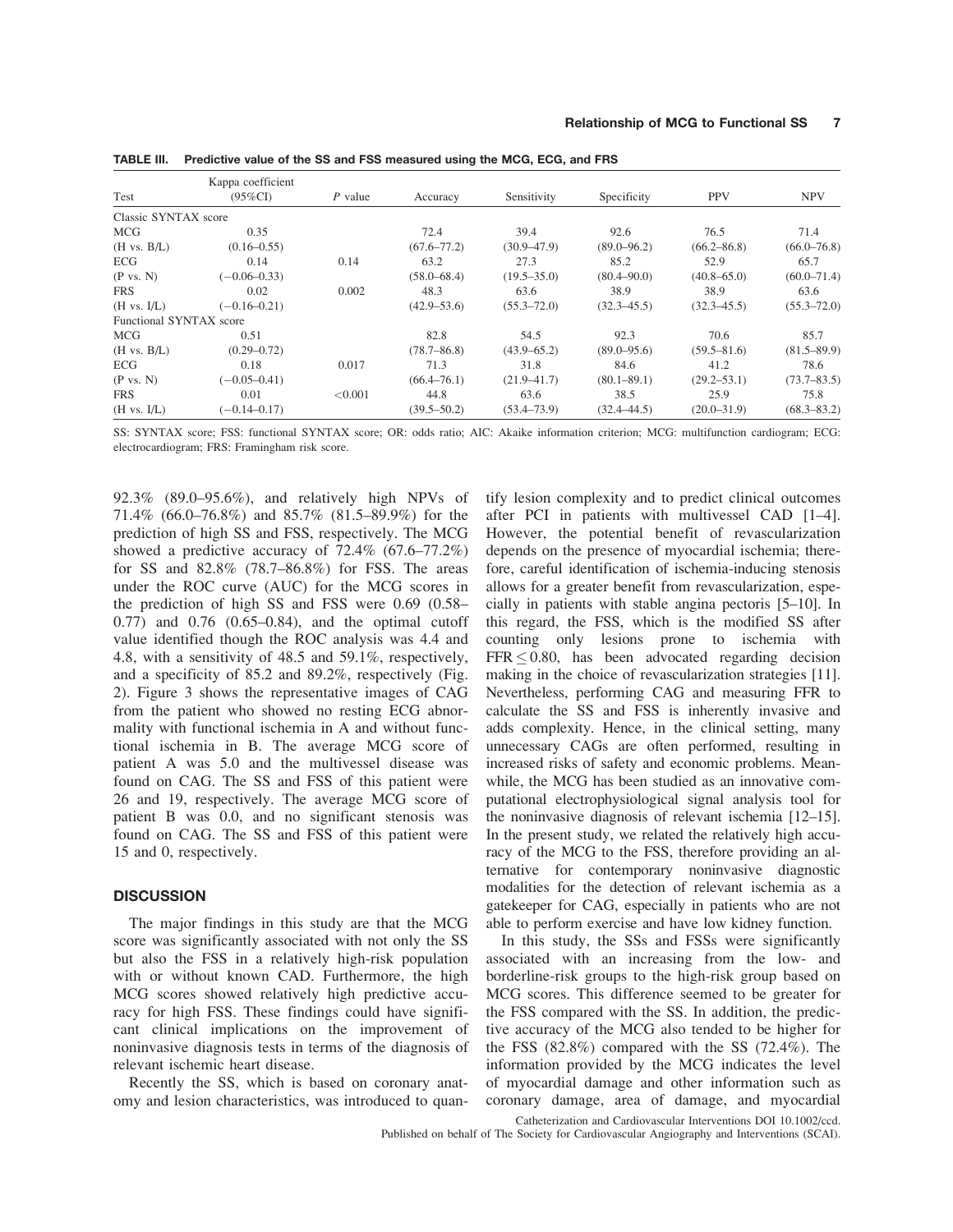#### 8 Takeshita et al.

pathological and physiopathological conditions are indicated in the report. Therefore, the predictive ability of the MCG might be greater for the FSS, which is obtained by counting ischemia-provoking lesions, than for the SS, which is simply angiography based.

Compared with the ischemia level in the previous reports [12–15], the SS and FSS in the present study have better prognostic values [1–3,11]. Therefore, the relationship between the MCG, and the SS and FSS observed in this study might contribute not only to the reduction of unnecessary CAGs but also in providing the potential risk stratification, especially in patients who are not able to exercise and have low kidney function.

## STUDY LIMITATIONS

Even the FSS used ischemia severity score as a reference for functional ischemia still does not include patient characteristics. Recent studies have demonstrated the superiority of the incorporation of clinical risk factors into scoring systems, such as the clinical SS [21,22]. However, this was not the subject of this study; the main focus rather was the comparison between the MCG and clinical risk factors such as FRS for the prediction of SS and FSS.

#### **CONCLUSIONS**

The MCG could have relatively high predictive values for functional cardiac ischemia as assessed by the FSS and thus could contribute to the risk stratification of patients who are not suitable to undergo invasive diagnosis tests.

## **REFERENCES**

- 1. Wykrzykowska JJ, Garg S, Girasis C, de Vries T, Morel MA, van Es GA, Buszman P, Linke A, Ischinger T, Klauss V, Corti R, Eberli F, Wijns W, Morice MC, di Mario C, van Geuns RJ, Juni P, Windecker S, Serruys PW. Value of the SYNTAX score for risk assessment in the all-comers population of the randomized multicenter LEADERS (limus eluted from a durable versus ERodable stent coating) trial. J Am Coll Cardiol 2010;56:272– 277.
- 2. Serruys PW, Onuma Y, Garg S, Sarno G, van den Brand M, Kappetein AP, Van Dyck N, Mack M, Holmes D, Feldman T, Morice MC, Colombo A, Bass E, Leadley K, Dawkins KD, van Es GA, Morel MA, Mohr FW. Assessment of the SYNTAX score in the syntax study. EuroIntervention 2009;5:50–56.
- 3. van Gaal WJ, Ponnuthurai FA, Selvanayagam J, Testa L, Porto I, Neubauer S, Banning AP. The syntax score predicts periprocedural myocardial necrosis during percutaneous coronary intervention. Int J Cardiol 2009;135:60–65.
- 4. Serruys PW, Morice MC, Kappetein AP, Colombo A, Holmes DR, Mack MJ, Ståhle E, Feldman TE, van den Brand M, Bass EJ, Van Dyck N, Leadley K, Dawkins KD, Mohr FW. SYN-TAX Investigators Percutaneous coronary intervention versus

coronary-artery bypass grafting for severe coronary artery disease. N Engl J Med 2009;360:961–972.

- 5. De Bruyne B, Pijls NH, Kalesan B, Barbato E, Tonino PA, Piroth Z, Jagic N, Mobius-Winkler S, Rioufol G, Witt N, Kala P, MacCarthy P, Engstrom T, Oldroyd KG, Mavromatis K, Manoharan G, Verlee P, Frobert O, Curzen N, Johnson JB, Juni P, Fearon WF. Fractional flow reserve-guided PCI versus medical therapy in stable coronary disease. N Engl J Med 2012;367: 991–1001. [PMC][10.1056/NEJMoa1205361] [22924638]
- 6. Shaw LJ, Berman DS, Maron DJ, Mancini GB, Hayes SW, Hartigan PM, Weintraub WS, O'Rourke RA, Dada M, Spertus JA, Chaitman BR, Friedman J, Slomka P, Heller GV, Germano G, Gosselin G, Berger P, Kostuk WJ, Schwartz RG, Knudtson M, Veledar E, Bates ER, McCallister B, Teo KK, Boden WE. Optimal medical therapy with or without percutaneous coronary intervention to reduce ischemic burden: Results from the clinical outcomes utilizing revascularization and aggressive drug evaluation (courage) trial nuclear substudy. Circulation 2008;117:1283–1291.
- 7. Pijls NH, van Schaardenburgh P, Manoharan G, Boersma E, Bech JW, van't Veer M, Bar F, Hoorntje J, Koolen J, Wijns W, de Bruyne B. Percutaneous coronary intervention of functionally nonsignificant stenosis: 5-year follow-up of the defer study. J Am Coll Cardiol 2007;49:2105–2111. [PMC][10.1016/ j.jacc.2007.01.087] [17531660]
- 8. Hachamovitch R, Hayes SW, Friedman JD, Cohen I, Berman DS. Comparison of the short-term survival benefit associated with revascularization compared with medical therapy in patients with no prior coronary artery disease undergoing stress myocardial perfusion single photon emission computed tomography. Circulation 2003;107:2900–2907.
- 9. Pijls NH, De Bruyne B, Peels K, Van Der Voort PH, Bonnier HJ, Bartunek JKJJ, Koolen JJ. Measurement of fractional flow reserve to assess the functional severity of coronary-artery stenoses. N Engl J Med 1996;334:1703–1708.
- 10. Pijls NH, van Son JA, Kirkeeide RL, De Bruyne B, Gould KL. Experimental basis of determining maximum coronary, myocardial, and collateral blood flow by pressure measurements for assessing functional stenosis severity before and after percutaneous transluminal coronary angioplasty. Circulation 1993;87: 1354–1367.
- 11. Nam CW, Mangiacapra F, Entjes R, Chung IS, Sels JW, Tonino PAL, De Bruyne B, Pijls NH, Fearon WF. On behalf of the FAME Study Investigators Functional SYNTAX score for risk assessment in multivessel coronary artery disease. J Am Coll Cardiol 2011;58:1211–1218. [PMC][10.1016/j.jacc.2011.06.020] [21903052]
- 12. Strobeck JE, Shen JT, Singh B, Obunai K, Miceli C, Sacher H, Ritucci F, Imhoff M. Comparison of a two-lead, computerized, resting ECG signal analysis device, the multifunctioncardiogram or mcg (a.K.A. 3dmp), to quantitative coronary angiography for the detection of relevant coronary artery stenosis (>70%) - a meta-analysis of all published trials performed and analyzed in the us. Int J Med Sci 2009;6:143–155.
- 13. Grube E, Bootsveld A, Buellesfeld L, Yuecel S, Shen JT, Imhoff M. Computerized two-lead resting ECG analysis for the detection of coronary artery stenosis after coronary revascularization. Int J Med Sci 2008;5:50–61.
- 14. Weiss MB, Narasimhadevara SM, Feng GQ, Shen JT. Computer-enhanced frequency-domain and 12-lead electrocardiography accurately detect abnormalities consistent with obstructive and nonobstructive coronary artery disease. Heart Dis (Hagerstown, Md.) 2002;4:2–12.
- 15. Amano T, Shinoda N, Kunimura A, Harada K, Uetani T, Takashima H, Ando H, Kumagai S, Gosho M, Murohara T.